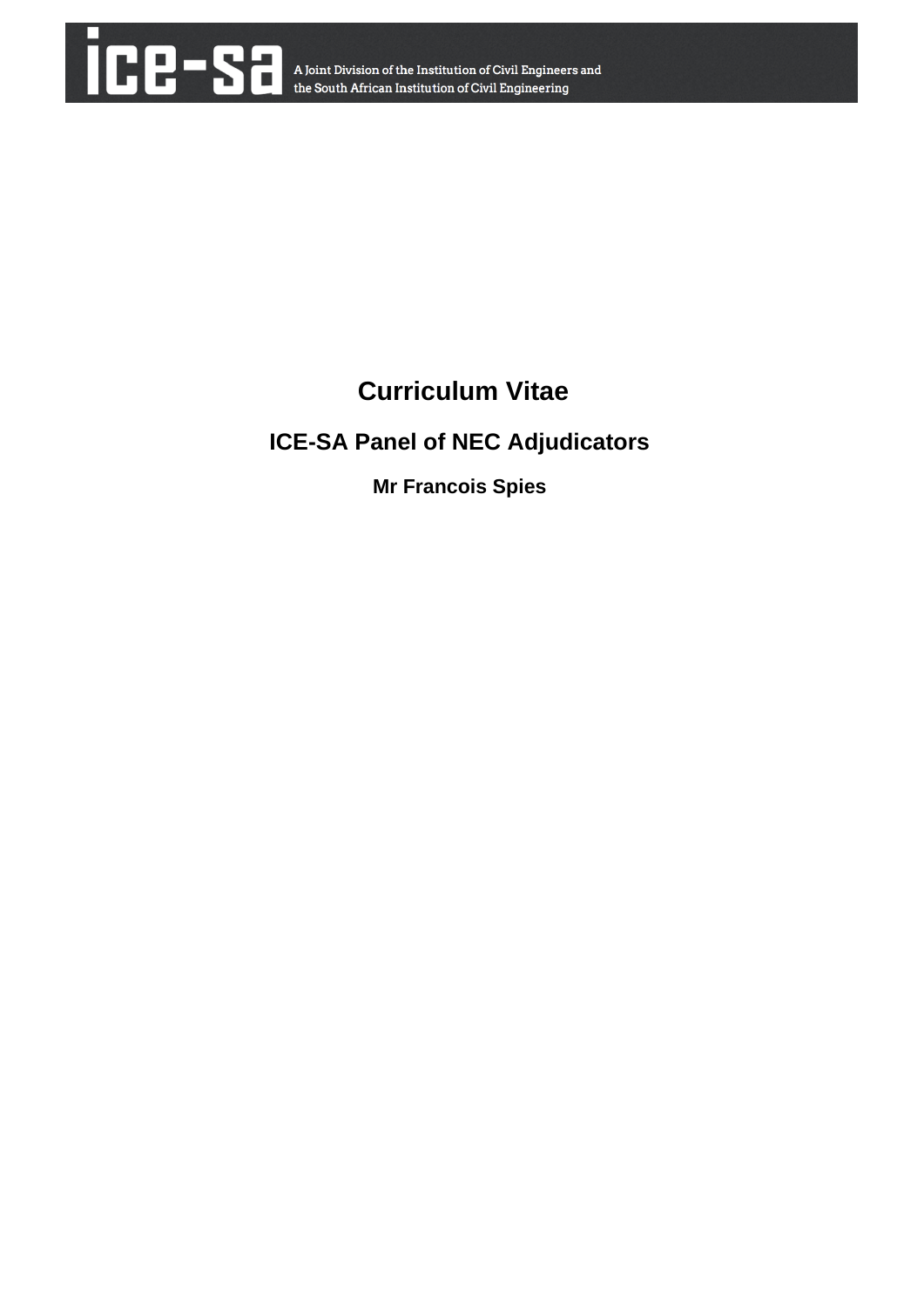

A Joint Division of the Institution of Civil Engineers and the South African Institution of Civil Engineering

## **Personal Details:**

**Forenames:** Francois **Surname:** Spies **Gender:** Male **Language:** English

**Contact Details Contact Details** 

 **Email:** Francoiss@spdconsulting.co.za **Cellphone:** 082 338 7379 **Home:** 082 338 7379 **Work:** 082 338 7379

 **Province:** Gauteng **Country:** South Africa **Town**: Roodepoort

## **Professional**

**Company Name:** SPD Consulting (Pty) Ltd **Job Title:** Executive Director

## **Career Overview:**

• 2016 to Present- I am a shareholder and Director of SPD Consulting (Pty) Ltd, which duties

as related to our offering to our clients include contract drafting and negotiations, contract

commercial support, construction claims consulting, dispute management and co-ordination.

• 2015 to 2016 - He was employed by Basil Read Ltd, as a Contract Commercial Manager

under the Civils Division, which duties included for contract commercial support, claims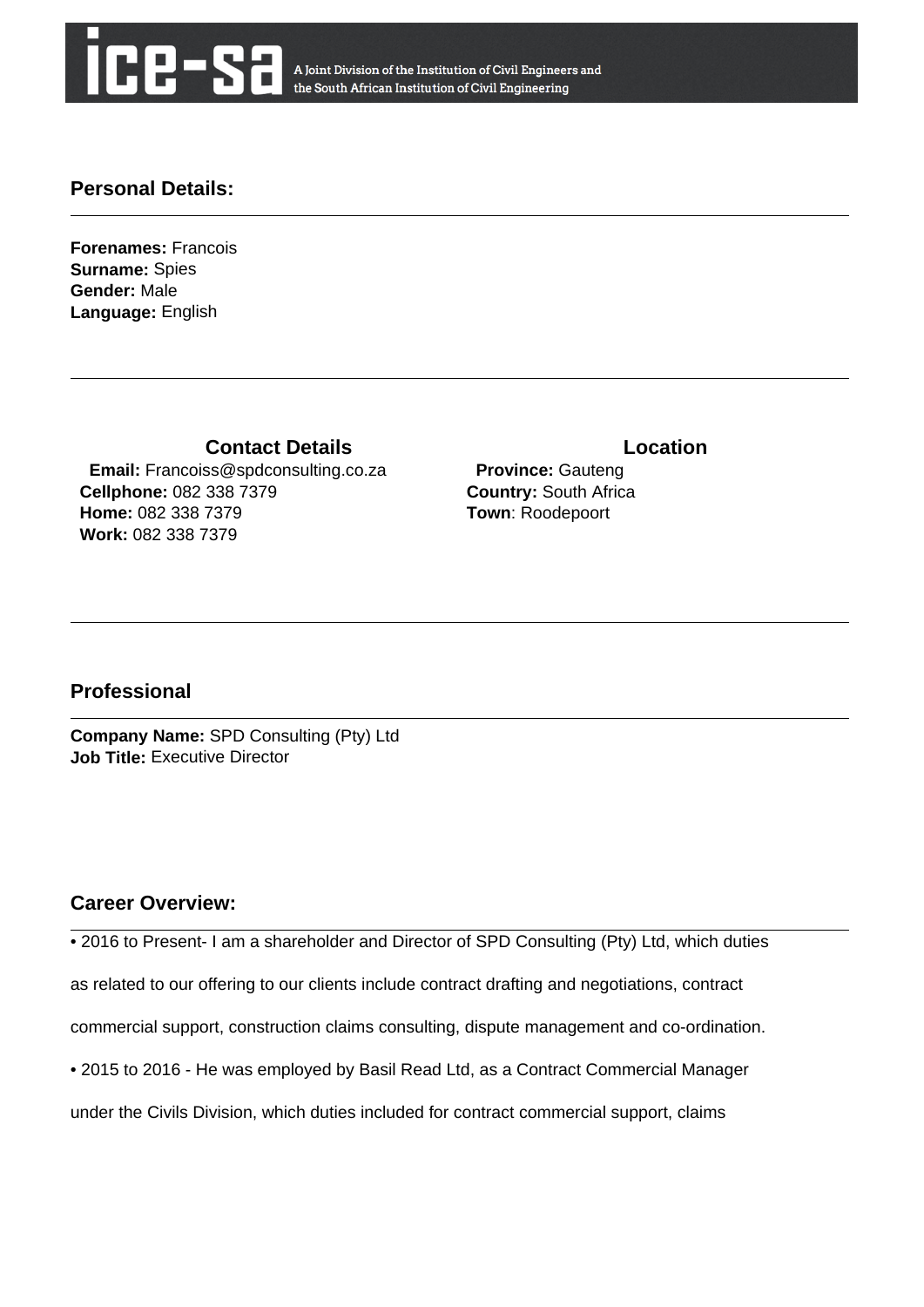compilation, evaluation and determinations, as well as dispute resolution procedures management on various civil and building projects.

• 2014 to 2015 - He was employed by Basil Read Ltd as a Snr Project Manager, as well as being appointed as a Director of a Basil Read incorporated JV Renewable Energy Company. For the purpose of dealing with various project disputes as both the Employer and Contractor. • 2013 to 2014 - He was employed by Matomo Projects (Pty) Ltd (a wholly owned Basil Read company) as a Snr Project Manager and Solar PV Portfolio Manager. For the execution of a 66MW Solar PV project under the REI PPP programme.

• 2010 to 2013 - He was employed by TWP Projects (Pty) Ltd (which

### later became

WorleyParsons SA), as a Snr Project Manager, responsible for the multi discipline management of various base metal and coal minerals processing projects located in both South Africa, Zambia and the DRC. Projects were executed for the likes of Anglo American, ENRC, etc

• 2009 to 201 O - He was employed by Metorex Ltd, on its Ruashi Copper and Cobalt operation located in the DRC, his position was Head of Electrical and Manager Projects. Which included the management of the electrical maintenance department as well as the project department responsible for all maintenance and optimisation projects.

• 2006 to 2009 - He was employed by TMP Projects (a TWP and Materna incorporated JV) as a Snr Electrical Engineer and Electrical HOD. At the time TMP was executing various green and brown fields projects for the likes of Lonmin, Anglo Platinum, Impala Platinum, Metorex, ENRC, etc

• 2004 to 2006 - He was employed by Alstom SA (now Actom) as a Contracts and Commercial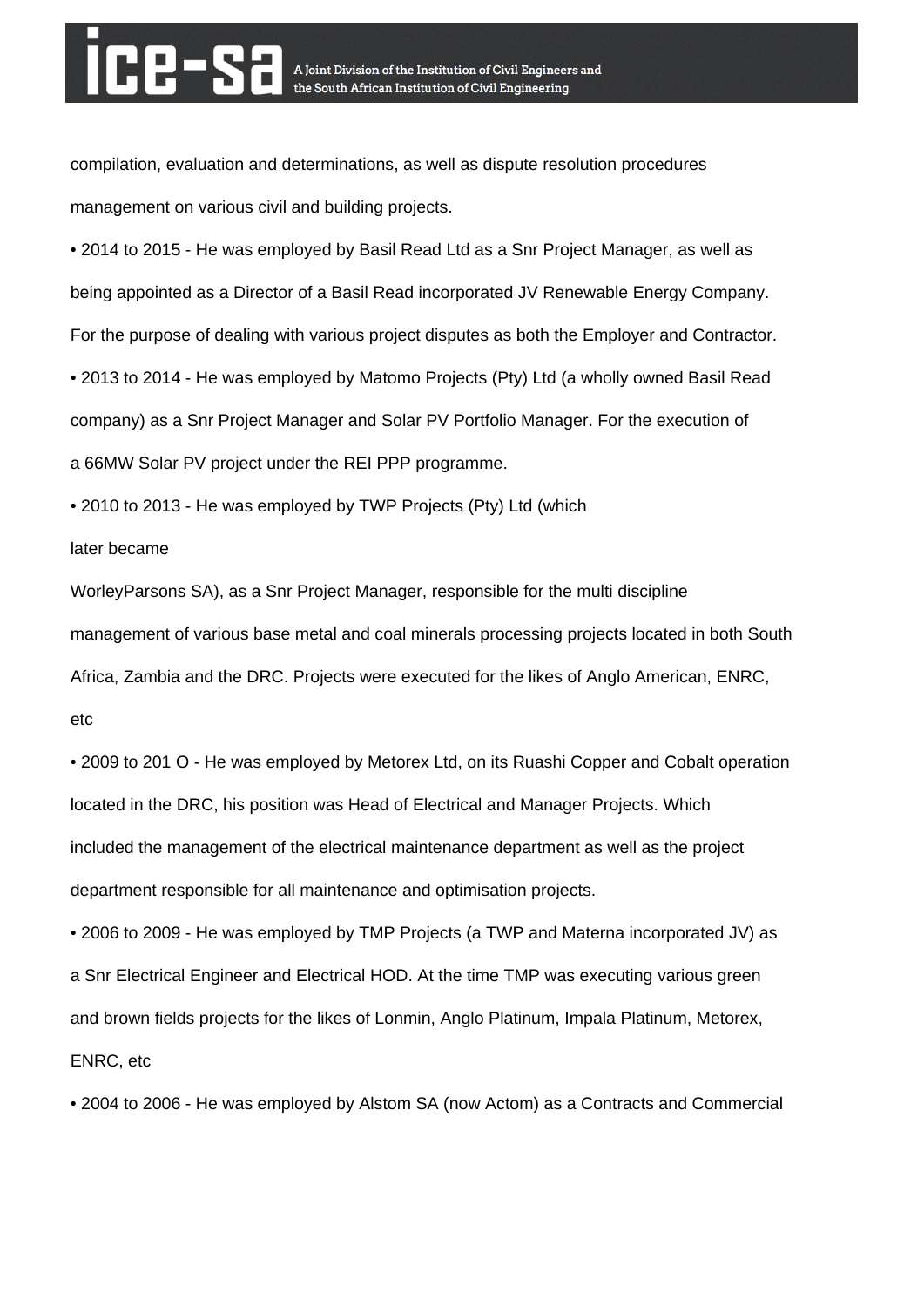Manager, with projects executed for the likes of BHP Billiton, Kumba Resources, etc. • 2001 to 2004 - He was employed by EHL Consulting Engineers (Pty) Ltd as a E&I Project Engineer, responsible for the design, execution and commissioning of various electrical, control and instrumentation projects for the likes of Analo Platinum, lmoala Platinum, Barrik

Gold, Armco, etc. The works included for both MV. LV & C&I activities, and were executed both on surface and underground.

## **NEC Experience:**

I am a construction adjudicator, accredited mediator and arbitrator. Over the last decade I have held positions such as Snr Project Manager, Commercial Manager and Contracts Director, all within the project and construction industry.

I have worked for, and executed projects for the likes of TWP Projects, WorleyParsons, Basil Read, etc. As such, I have acted as Employer, Engineer, Contactor and Subcontractor on numerous occasions, some of which were governed by the NEC3 - ECC set of contract conditions. In addition to this, I have also been responsible for the drafting and negotiations of various NEC3 contracts making use of main and secondary option clauses, as well as various Z Clauses. At times. such projects and roles have ended in various disputes either with the Employer or Subcontractor. Durina such instances, I have coordinated and manaaed leaal teams of construction

experts, attorneys and advocates for the purpose of dealing with the related arbitrations and litigation matters. These included for various contractual disputes as well as High court proceedings for including, builder's liens, spoliation orders, urgent interdicts, performance guarantee protection,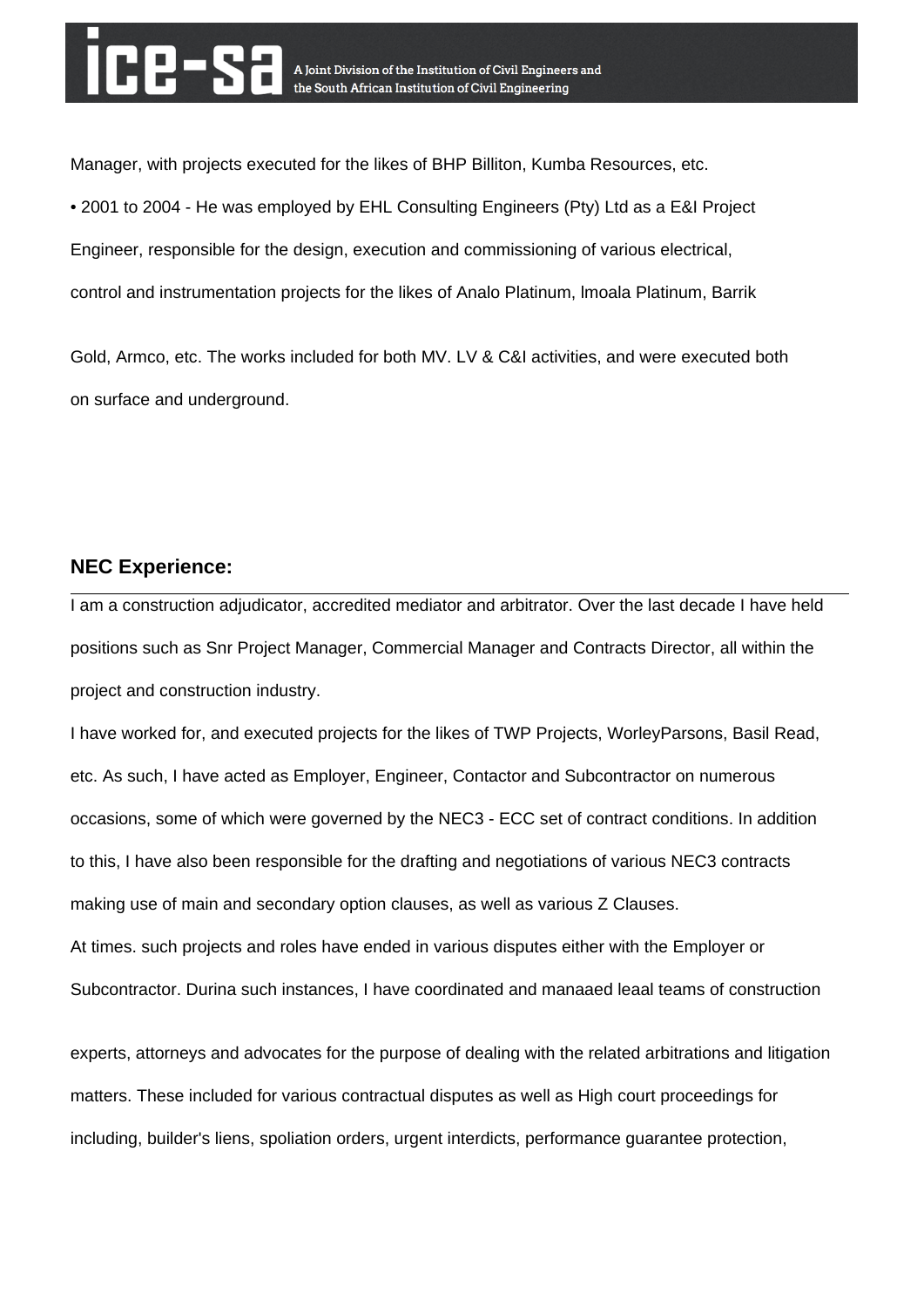liquidations, etc.

I have directly mobilised and appointed Adjudicator's (in accordance with NEC3 Option W1 ), and coordinated and drafted referrals to these Adjudicators, as well as represented my clients at the various hearings and in loco site visits.

Furthermore, in conjunction with Alusani Skills & Training Network (Pty) Ltd, I have in 2018 drafted, compiled and presented a two day Advanced NEC3 course to Transnet National Ports Authority. (see Attachment 1)

In addition to this and related to my ADR experience. I have previously taken various appointments as mediator and arbitrator for the resolution of construction related disputes.

## **Built Environment Experience:**

I am currently an Executive Director of SPD Consulting (Ply} Ltd, a construction consulting company specialising in project delivery and construction commercial matters ranging from the drafting of contracts through to the compiling and determinations of claims, including the resolution of any related disputes.

During my 24 years of employment, I have worked in various related engineering, construction & project fields. As such I have vast experience and related understanding of the projects, construction, mining & renewable energy industries.

Between the various industries, I have managed the execution of projects in both the green and brown fields' arenas, completed various feasibility studies, from concept to bankable feasibility level, and also completed projects from execution, through commissioning and ramp up, on to facility optimisation and de-bottlenecking.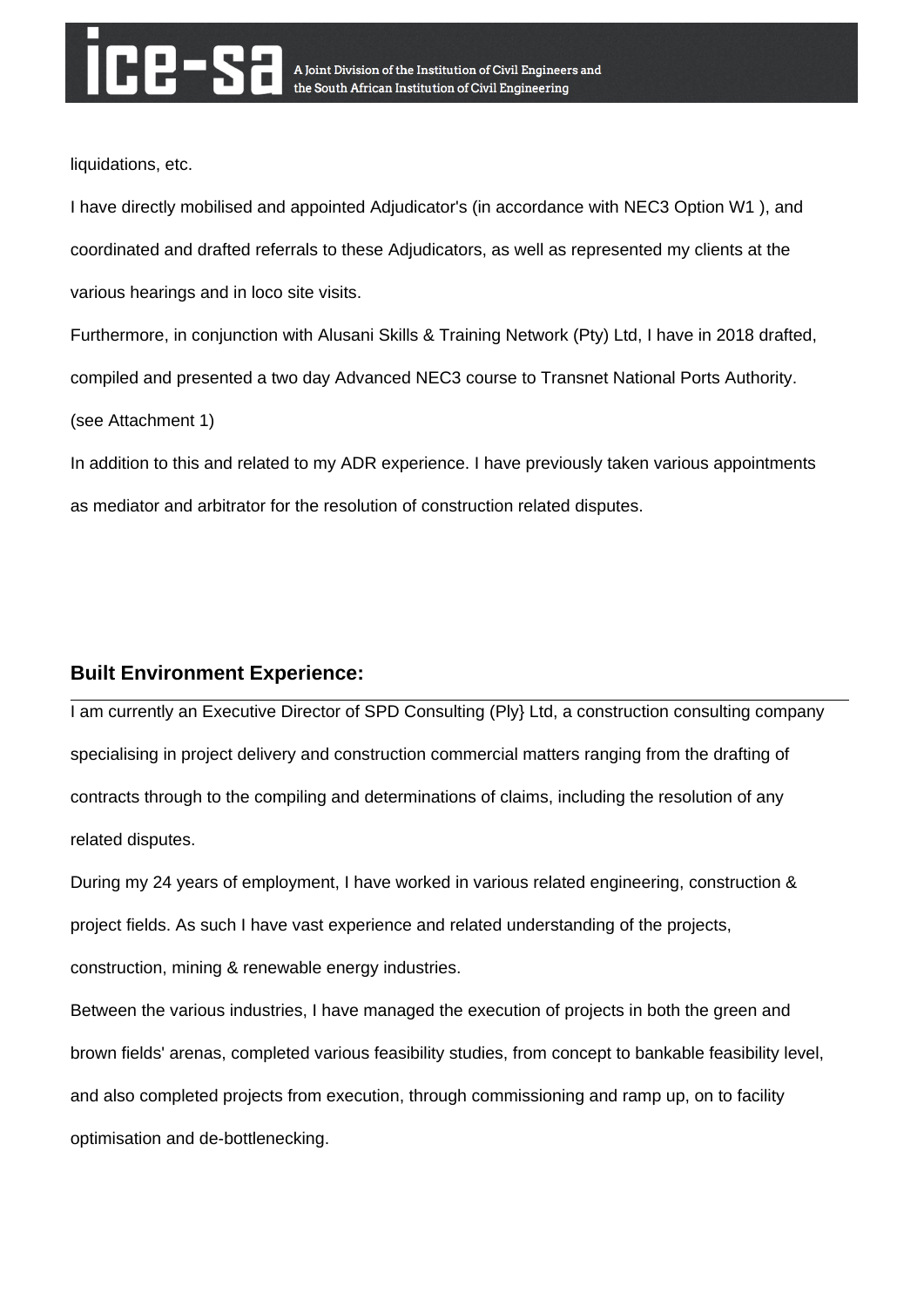The following is a simplified list of experience (some overlapping due to industries and location),

measured in years and sorted into related groups.

- Electrical/Project Engineering Field -
- $±$  12.5 years
- ProjecUContract Manager -
- $± 8.5$  years
- EPCM Project industry -
- ± 9 years
- Contracting industry -
- ± 4 years
- EPC Project industry -
- ± 1 year
- Physical mining operations -
- ± 8 years
- Project & Contract Consulting -
- ± 2 years

## **Other Professional Activities and Publications**

I am currently a member of, and active as follows:

•

I am a fully-fledged and registered Professional Construction Project Manager (for the last 13 years) as recognized by the SACPCMP (South African Council for Project and Construction Management Professions), in terms of Section 18.(1)(a) of the Project and Construction Management Professions Act (Act No 48 of 2000). (see Attachment 2)